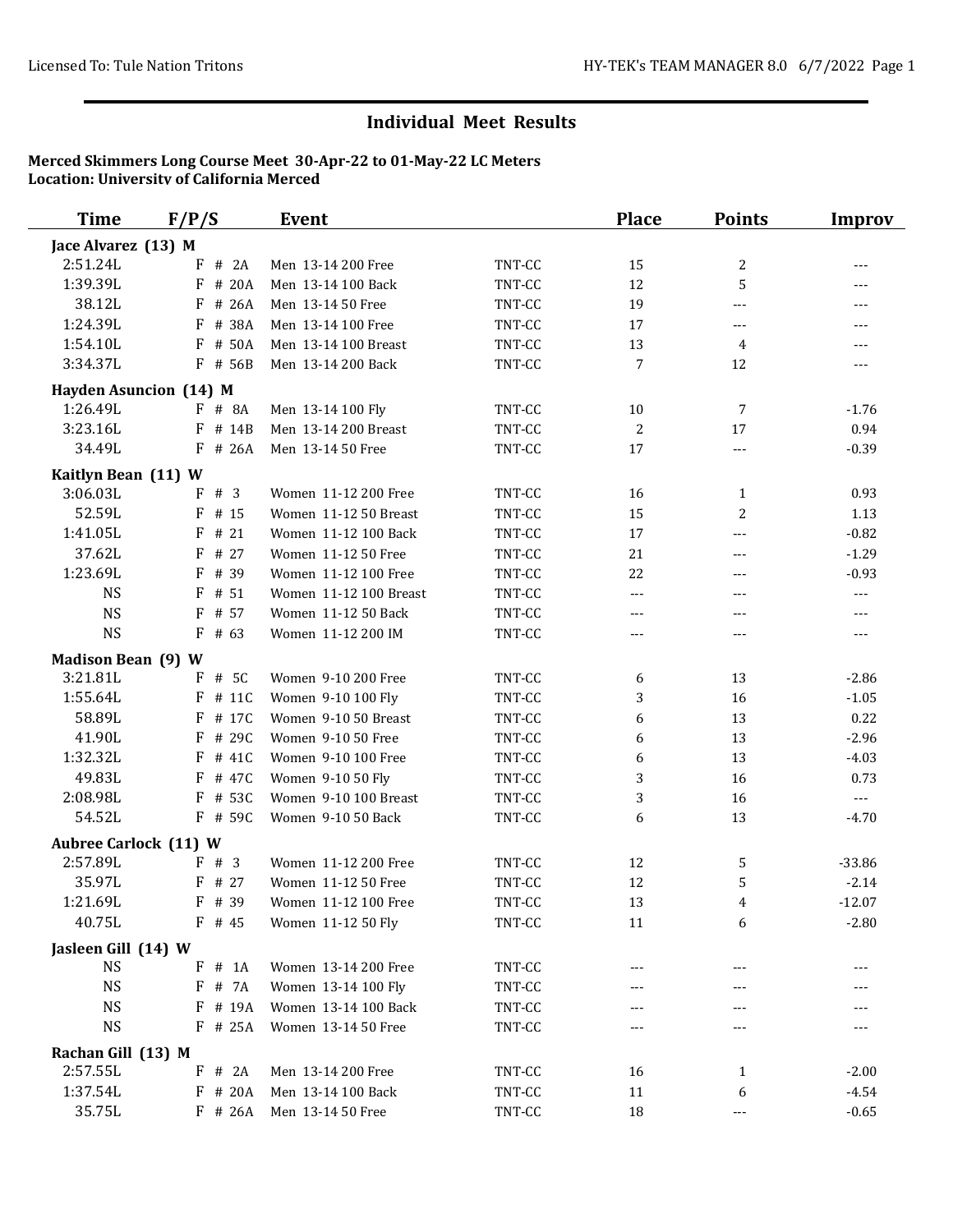| <b>Time</b>                   | F/P/S                     | <b>Event</b>                                      |                  | <b>Place</b>   | <b>Points</b> | <b>Improv</b>        |
|-------------------------------|---------------------------|---------------------------------------------------|------------------|----------------|---------------|----------------------|
| Regan Hildreth (12) W         |                           |                                                   |                  |                |               |                      |
| <b>NS</b>                     | $F$ # 39                  | Women 11-12 100 Free                              | TNT-CC           | $---$          | $---$         | $---$                |
| <b>NS</b>                     | $F$ # 51                  | Women 11-12 100 Breast                            | TNT-CC           | ---            | ---           | ---                  |
| <b>NS</b>                     | $F$ # 57                  | Women 11-12 50 Back                               | TNT-CC           | $---$          | $---$         | $---$                |
| <b>NS</b>                     | $F$ # 63                  | Women 11-12 200 IM                                | TNT-CC           | $---$          | ---           | $---$                |
| Zachary Hofer (13) M          |                           |                                                   |                  |                |               |                      |
| 1:39.17L                      | $F$ # 8A                  | Men 13-14 100 Fly                                 | TNT-CC           | 11             | 6             | $---$                |
| 3:41.89L                      | F # 14B                   | Men 13-14 200 Breast                              | TNT-CC           | 3              | 16            | $---$                |
| 1:32.05L                      | F # 20A                   | Men 13-14 100 Back                                | TNT-CC           | 10             | 7             | $\overline{a}$       |
| 33.80L                        | $F$ # 26A                 | Men 13-14 50 Free                                 | TNT-CC           | 16             | $\mathbf{1}$  | ---                  |
| Logan Huckabay (11) M         |                           |                                                   |                  |                |               |                      |
| 1:14.41L                      | $F$ # 10                  | Men 11-12 100 Fly                                 | TNT-CC           | 1              | 20            | $-0.12$              |
| 41.78L                        | $F$ # 16                  | Men 11-12 50 Breast                               | TNT-CC           | $\mathbf{1}$   | 20            | $-0.62$              |
| 30.74L                        | # 28<br>F                 | Men 11-12 50 Free                                 | TNT-CC           | $\mathbf{1}$   | 20            | $-0.16$              |
| 4:56.57L                      | $F$ # 34A                 | Men 11-12 400 Free                                | TNT-CC           | $\mathbf{1}$   | 20            | $\sim$ $\sim$ $\sim$ |
|                               |                           |                                                   |                  |                |               |                      |
| Isla Jay $(11)$ W<br>3:11.46L | F # 3                     | Women 11-12 200 Free                              | TNT-CC           | 19             | $---$         | ---                  |
| 3:52.54L                      | # 13A<br>F                | Women 11-12 200 Breast                            | TNT-CC           | $\mathbf 5$    | 14            | $\overline{a}$       |
| 1:40.86L                      | # 21<br>F                 | Women 11-12 100 Back                              | TNT-CC           | 16             | $\mathbf{1}$  | $-1.58$              |
| 40.30L                        | # 27<br>F                 | Women 11-12 50 Free                               | TNT-CC           | 27             | $---$         | 1.66                 |
| 1:27.78L                      | F<br># 39                 | Women 11-12 100 Free                              | TNT-CC           | 24             | $---$         | $-0.90$              |
| 1:50.46L                      | $F$ # 51                  | Women 11-12 100 Breast                            | TNT-CC           | 14             | 3             | 1.71                 |
| 45.73L                        | $F$ # 57                  | Women 11-12 50 Back                               | TNT-CC           | 14             | 3             | $-0.43$              |
| 3:42.57L                      | $F$ # 63                  | Women 11-12 200 IM                                | TNT-CC           | 13             | 4             | $\sim$ $\sim$        |
|                               | Isabella Klawitter (16) W |                                                   |                  |                |               |                      |
| 1:36.50L                      | $F$ # 49B                 | Women 15 & Over 100 Breast                        | UN-CC            | 2              | 17            | 1.49                 |
| 3:15.61L                      | $F$ # 55C                 | Women 15 & Over 200 Back                          | UN-CC            | 2              | 17            | $\overline{a}$       |
| 3:03.43L                      | $F$ # 61B                 | Women 15 & Over 200 IM                            | UN-CC            | $\overline{c}$ | 17            | 6.47                 |
|                               |                           |                                                   |                  |                |               |                      |
|                               | Khloe Krumpelman (9) W    |                                                   |                  |                |               |                      |
| 1:11.62L                      | $F$ # 17C                 | Women 9-10 50 Breast                              | TNT-CC           | $10\,$         | 7             | $-3.18$              |
| 56.28L<br>2:09.61L            | $F$ # 290<br>$F$ # 41C    | Women 9-10 50 Free                                | TNT-CC<br>TNT-CC | 13             | 4             | 1.16                 |
| 1:01.35L                      |                           | Women 9-10 100 Free<br>F # 59C Women 9-10 50 Back | TNT-CC           | 11             | 6<br>9        | 5.87                 |
|                               |                           |                                                   |                  | 9              |               | $-1.66$              |
| Lily Lewis (13) W             |                           |                                                   |                  |                |               |                      |
| 1:38.14L                      | $F$ # 19A                 | Women 13-14 100 Back                              | TNT-CC           | 16             | $\mathbf{1}$  | 2.96                 |
| 37.54L                        | $F$ # 25A                 | Women 13-14 50 Free                               | TNT-CC           | 19             |               | 1.63                 |
| Malachi Lewis (11) M          |                           |                                                   |                  |                |               |                      |
| 3:06.45L                      | F # 4                     | Men 11-12 200 Free                                | TNT-CC           | 5              | 14            | $-58.79$             |
| 51.09L                        | $F$ # 16                  | Men 11-12 50 Breast                               | TNT-CC           | 8              | 11            | $-3.57$              |
| 37.19L                        | $F$ # 28                  | Men 11-12 50 Free                                 | TNT-CC           | $10\,$         | 7             | $-2.41$              |
| Titus Lewis (9) M             |                           |                                                   |                  |                |               |                      |
| 56.05L                        | F # 18C                   | Men 9-10 50 Breast                                | TNT-CC           | 5              | 14            | 2.62                 |
| 39.05L                        | F # 30C                   | Men 9-10 50 Free                                  | TNT-CC           | 6              | 13            | $-0.93$              |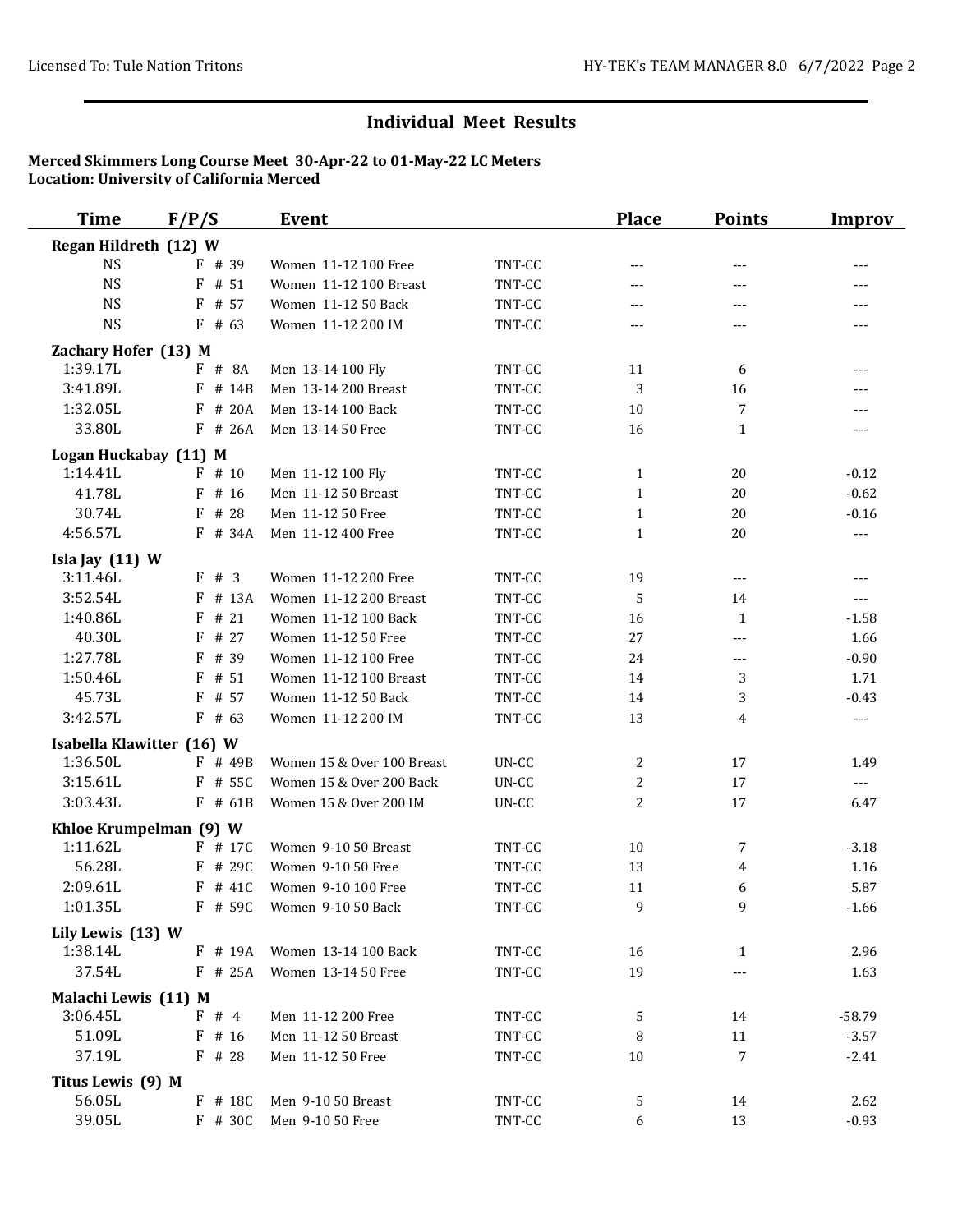| <b>Time</b>            | F/P/S                            | <b>Event</b>               |         | <b>Place</b> | <b>Points</b> | <b>Improv</b>        |
|------------------------|----------------------------------|----------------------------|---------|--------------|---------------|----------------------|
| Ada Maher (8) W        |                                  |                            |         |              |               |                      |
| 2:05.05L               | F # 11B                          | Women 7-8 100 Fly          | TNT-CC  | 2            | 17            | $---$                |
| 1:19.37L               | $F$ # 17B                        | Women 7-8 50 Breast        | TNT-CC  | 3            | 16            |                      |
| 44.32L                 | F # 29B                          | Women 7-8 50 Free          | TNT-CC  | 2            | 17            | $---$                |
| Noa Martin (9) M       |                                  |                            |         |              |               |                      |
| 1:01.63L               | $F$ # 18C                        | Men 9-10 50 Breast         | TNT-CC  | 7            | 12            | $---$                |
| 47.09L                 | F # 30C                          | Men 9-10 50 Free           | TNT-CC  | 8            | 11            | $-2.47$              |
| 2:13.92L               | $F$ # 54C                        | Men 9-10 100 Breast        | TNT-CC  | 2            | 17            | $-2.07$              |
| 55.94L                 | $F$ # 60C                        | Men 9-10 50 Back           | TNT-CC  | 7            | 12            | $-7.69$              |
| Peyton Martin (11) W   |                                  |                            |         |              |               |                      |
| 3:43.75L               | $F$ # 13A                        | Women 11-12 200 Breast     | TNT-CC  | 4            | 15            | $\sim$ $\sim$ $\sim$ |
| 48.68L                 | $F$ # 15                         | Women 11-12 50 Breast      | TNT-CC  | 9            | 9             | $-1.51$              |
| 1:40.05L               | F<br># 21                        | Women 11-12 100 Back       | TNT-CC  | 15           | 2             | $\sim$ $\sim$        |
| 37.54L                 | # 27<br>F                        | Women 11-12 50 Free        | TNT-CC  | 19           | ---           | 1.19                 |
| 1:22.62L               | # 39<br>F                        | Women 11-12 100 Free       | TNT-CC  | 17           | ---           | $-0.04$              |
| 48.08L                 | F<br># 45                        | Women 11-12 50 Fly         | TNT-CC  | 17           | ---           | $-0.26$              |
| 1:49.43L               | # 51<br>F                        | Women 11-12 100 Breast     | TNT-CC  | 11           | 6             | $-2.34$              |
| 45.98L                 | F # 57                           | Women 11-12 50 Back        | TNT-CC  | 15           | 2             | $-0.42$              |
|                        | <b>Addison Mccullough (15) W</b> |                            |         |              |               |                      |
| 2:58.24L               | $F$ # 13C                        | Women 15 & Over 200 Breast | UN-CC   | $\mathbf{1}$ | 20            | 9.84                 |
| 1:21.08L               | $F$ # 19B                        | Women 15 & Over 100 Back   | UN-CC   | 2            | 17            | $-6.50$              |
| <b>NS</b>              | F # 37B                          | Women 15 & Over 100 Free   | UN-CC   | $\cdots$     | $---$         | $\sim$ $\sim$ $\sim$ |
| <b>NS</b>              | $F$ # 61B                        | Women 15 & Over 200 IM     | UN-CC   | $---$        | $---$         | $---$                |
| Amy Murphy (17) W      |                                  |                            |         |              |               |                      |
| 1:19.78L               | $F$ # 7B                         | Women 15 & Over 100 Fly    | TNT-CC  | 4            | 15            | 3.33                 |
| 3:07.10L               | $F$ # 13C                        | Women 15 & Over 200 Breast | TNT-CC  | 2            | 17            | 8.85                 |
| 32.25L                 | F # 25B                          | Women 15 & Over 50 Free    | TNT-CC  | 4            | 15            | 0.88                 |
| Michelle Murphy (14) W |                                  |                            |         |              |               |                      |
| 1:12.56L               | $F$ # 7A                         | Women 13-14 100 Fly        | UN-CC   | 2            | 17            | 1.80                 |
| 5:36.45L               | F # 31B                          | Women 13-14 400 IM         | UN-CC   | $\mathbf{1}$ | 20            | 7.41                 |
| Ava Olson (16) W       |                                  |                            |         |              |               |                      |
| 1:09.98L               | $F$ # 7B                         | Women 15 & Over 100 Fly    | UN-CC   | $\mathbf{1}$ | 20            | 4.21                 |
| 29.75L                 | $F$ # 25B                        | Women 15 & Over 50 Free    | $UN-CC$ | 2            | 17            | 1.13                 |
| Charlie Pack (8) W     |                                  |                            |         |              |               |                      |
| 1:48.79L               | $F$ # 41B                        | Women 7-8 100 Free         | TNT-CC  | 2            | 17            |                      |
| 2:31.78L               | F # 53B                          | Women 7-8 100 Breast       | TNT-CC  | 4            | 15            |                      |
| 56.57L                 | $F$ # 59B                        | Women 7-8 50 Back          | TNT-CC  | 2            | 17            |                      |
| Stella Pack (11) W     |                                  |                            |         |              |               |                      |
| 45.23L                 | $F$ # 45                         | Women 11-12 50 Fly         | TNT-CC  | 15           | 2             |                      |
| 2:04.31L               | $F$ # 51                         | Women 11-12 100 Breast     | TNT-CC  | 17           |               |                      |
| 50.47L                 | $F$ # 57                         | Women 11-12 50 Back        | TNT-CC  | 20           |               |                      |
| 3:52.23L               | $F$ # 63                         | Women 11-12 200 IM         | TNT-CC  | 15           | 2             | $---$                |